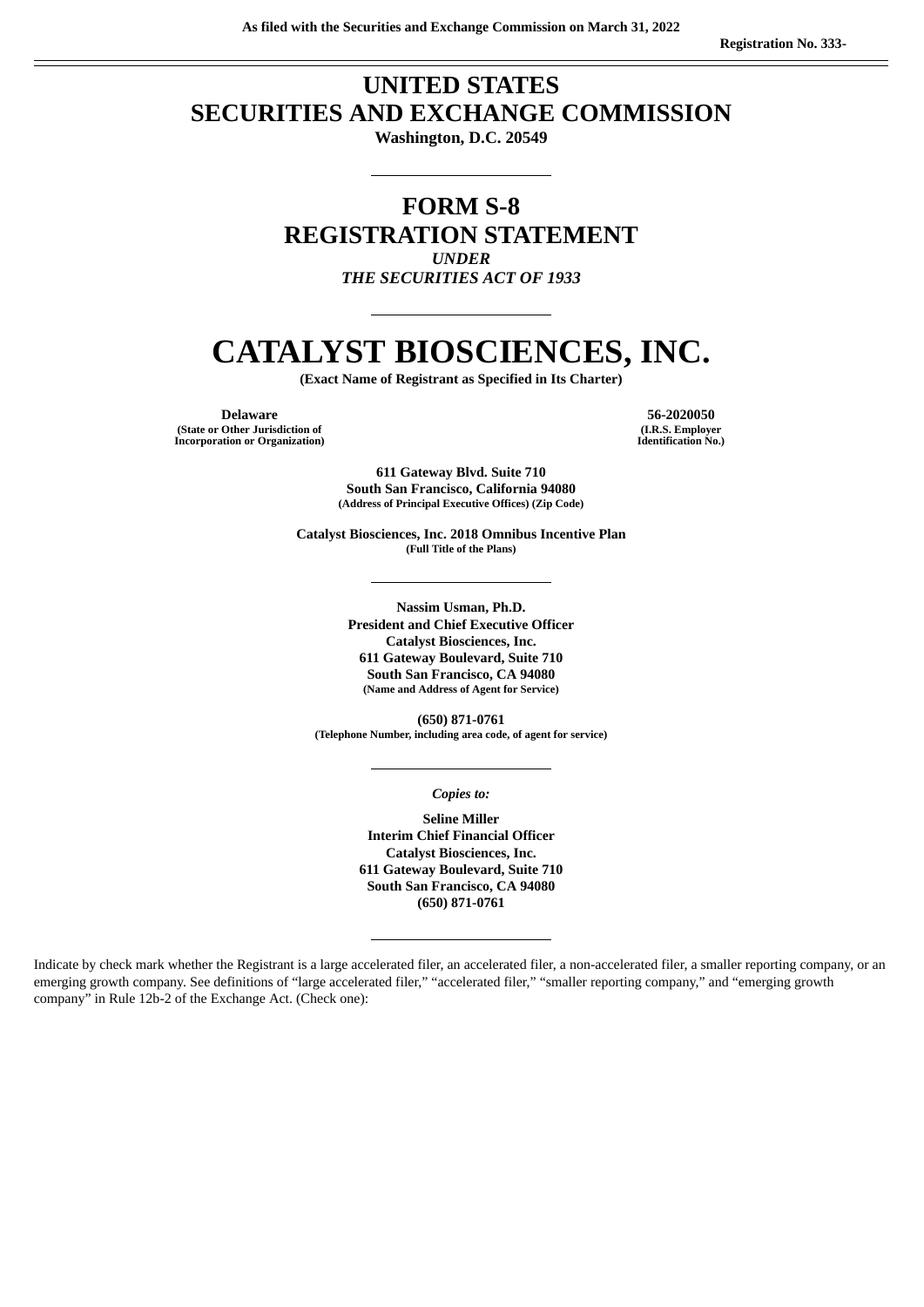Large accelerated filer ☐ Accelerated filer ☒

Non-accelerated filer ☐ Smaller reporting company ☒

Emerging growth company  $\hfill \Box$ 

If an emerging growth company, indicate by check mark if the registrant has elected not to use the extended transition period for complying with any new or revised financial accounting standards provided pursuant to Section 7(a)(2)(B) of the Securities Act.  $\Box$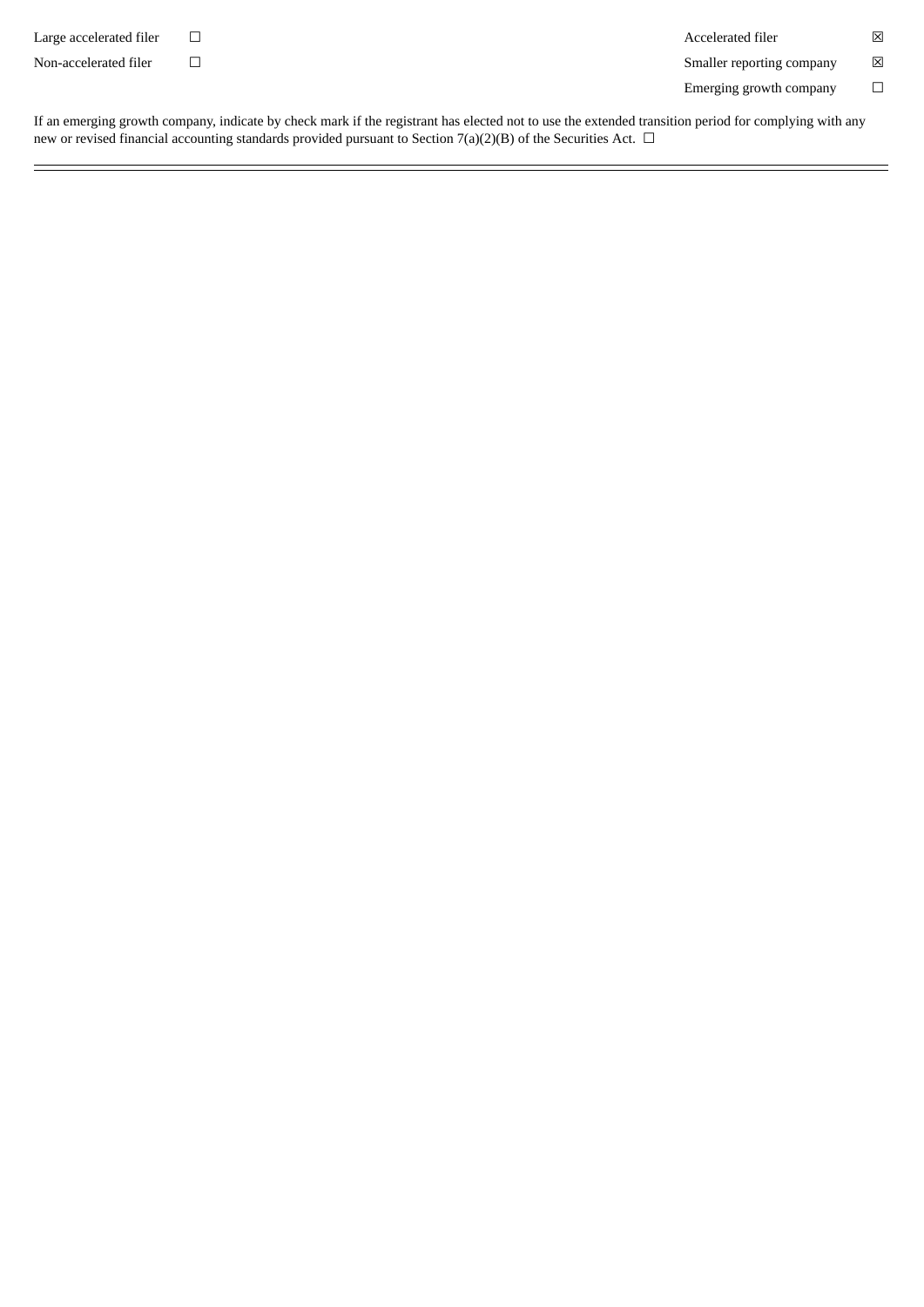# **REGISTRATION OF ADDITIONAL SHARES PURSUANT TO GENERAL INSTRUCTION E**

Pursuant to General Instruction E of Form S-8, the Registrant is filing this Registration Statement with the Securities and Exchange Commission (the "Commission") to register 2,500,000 additional shares of common stock under the 2018 Omnibus Incentive Plan (the "*2018 Plan*") following stockholder approval of an amendment to the 2018 Plan. This Registration Statement hereby incorporates by reference the contents of the Registrant's registration statements on Form S-8 filed with the Commission on June 27, 2018 (Registration No. 333-225902) and on July 6, 2020 (Registration No. 333-239712).

# **Item 8. Exhibits**

| Exhibit<br>Number | <b>Exhibit Title</b>                                                                                                                                                                                                                                                 |
|-------------------|----------------------------------------------------------------------------------------------------------------------------------------------------------------------------------------------------------------------------------------------------------------------|
| $5.1*$            | Opinion and Consent of Orrick, Herrington & Sutcliffe LLP.                                                                                                                                                                                                           |
| $23.1*$           | Consent of EisnerAmper LLP, independent registered public accounting firm.                                                                                                                                                                                           |
| $23.2*$           | Consent of Orrick, Herrington & Sutcliffe LLP (filed as part of Exhibit 5.1).                                                                                                                                                                                        |
| $24.1*$           | Power of Attorney (filed as part of signature page).                                                                                                                                                                                                                 |
| 99.1              | Catalyst Biosciences, Inc. 2018 Omnibus Incentive Plan, as amended, which is incorporated by reference to Appendix A to the Registrant's<br>Definitive Proxy Statement for the 2021 Annual Meeting filed with the Commission on April 27, 2021 (File No. 000-51173). |
|                   |                                                                                                                                                                                                                                                                      |

107\* Filing Fee [Table.](#page-8-0)

\* Filed herewith.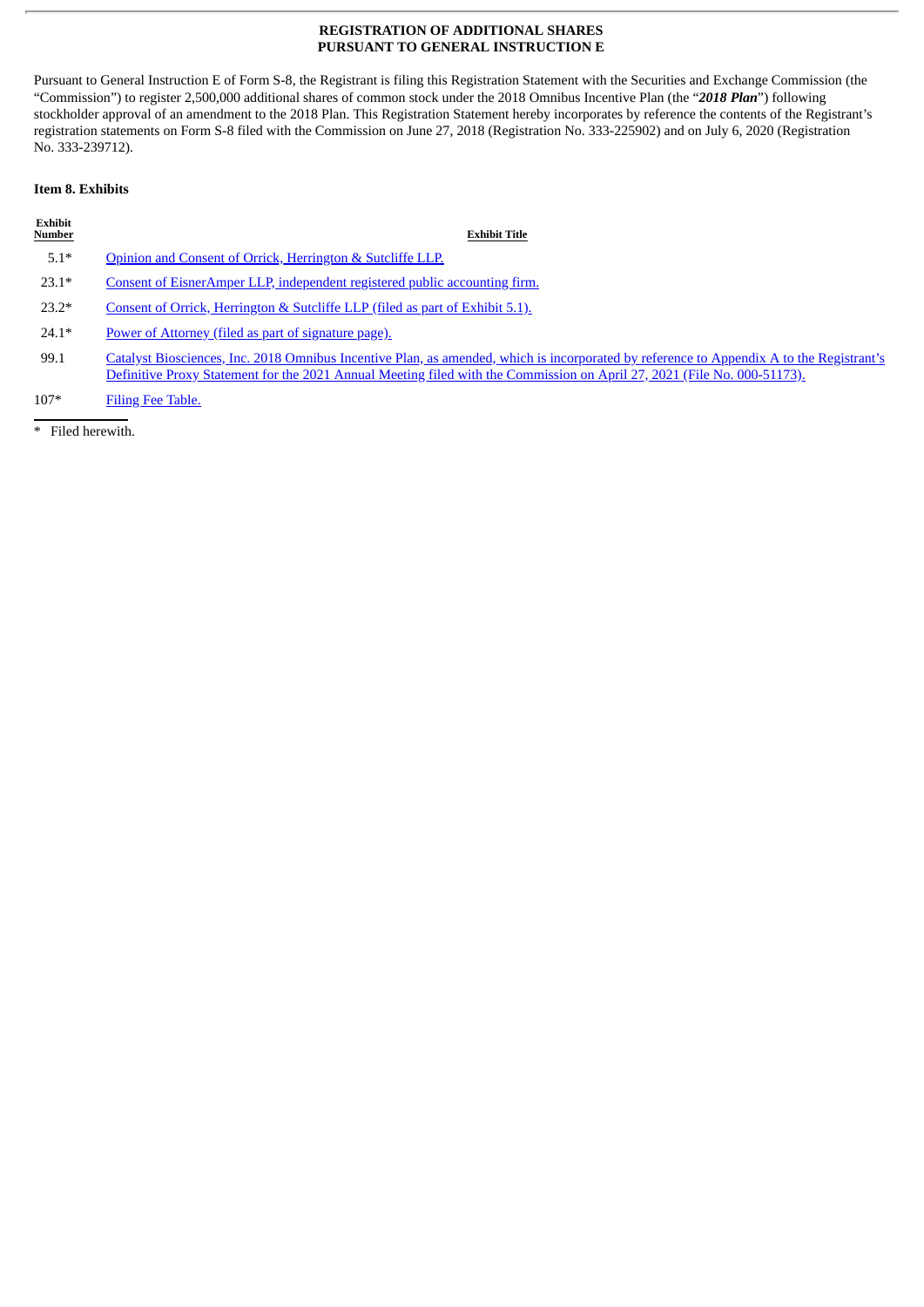#### **SIGNATURES**

<span id="page-3-0"></span>Pursuant to the requirements of the Securities Act of 1933, the Registrant certifies that it has reasonable grounds to believe that it meets all of the requirements for filing on Form S-8 and has duly caused this Registration Statement to be signed on its behalf by the undersigned, thereunto duly authorized, in the South San Francisco, State of California, on March 31, 2022.

## **CATALYST BIOSCIENCES, INC.**

Date: March 31, 2022 By: /s/ Nassim Usman, Ph.D. Name: Nassim Usman, Ph.D.

Title: President and Chief Executive Officer

#### POWER OF ATTORNEY

**KNOW ALL PERSONS BY THESE PRESENTS**, that the undersigned officers and directors of Catalyst Biosciences, Inc., a Delaware corporation, do hereby constitute and appoint Nassim Usman, Ph.D. and Seline Miller, and each of them, the lawful attorneys-in-fact and agents with full power and authority to do any and all acts and things and to execute any and all instruments which said attorneys and agents, and any one of them, determine may be necessary or advisable or required to enable said corporation to comply with the Securities Act of 1933, as amended, and any rules or regulations or requirements of the Securities and Exchange Commission in connection with this Registration Statement. Without limiting the generality of the foregoing power and authority, the powers granted include the power and authority to sign the names of the undersigned officers and directors in the capacities indicated below to this Registration Statement, to any and all amendments, both pre-effective and post-effective, and supplements to this Registration Statement, and to any and all instruments or documents filed as part of or in conjunction with this Registration Statement or amendments or supplements thereof, and each of the undersigned hereby ratifies and confirms that all said attorneys and agents, or any one of them, shall do or cause to be done by virtue hereof.

3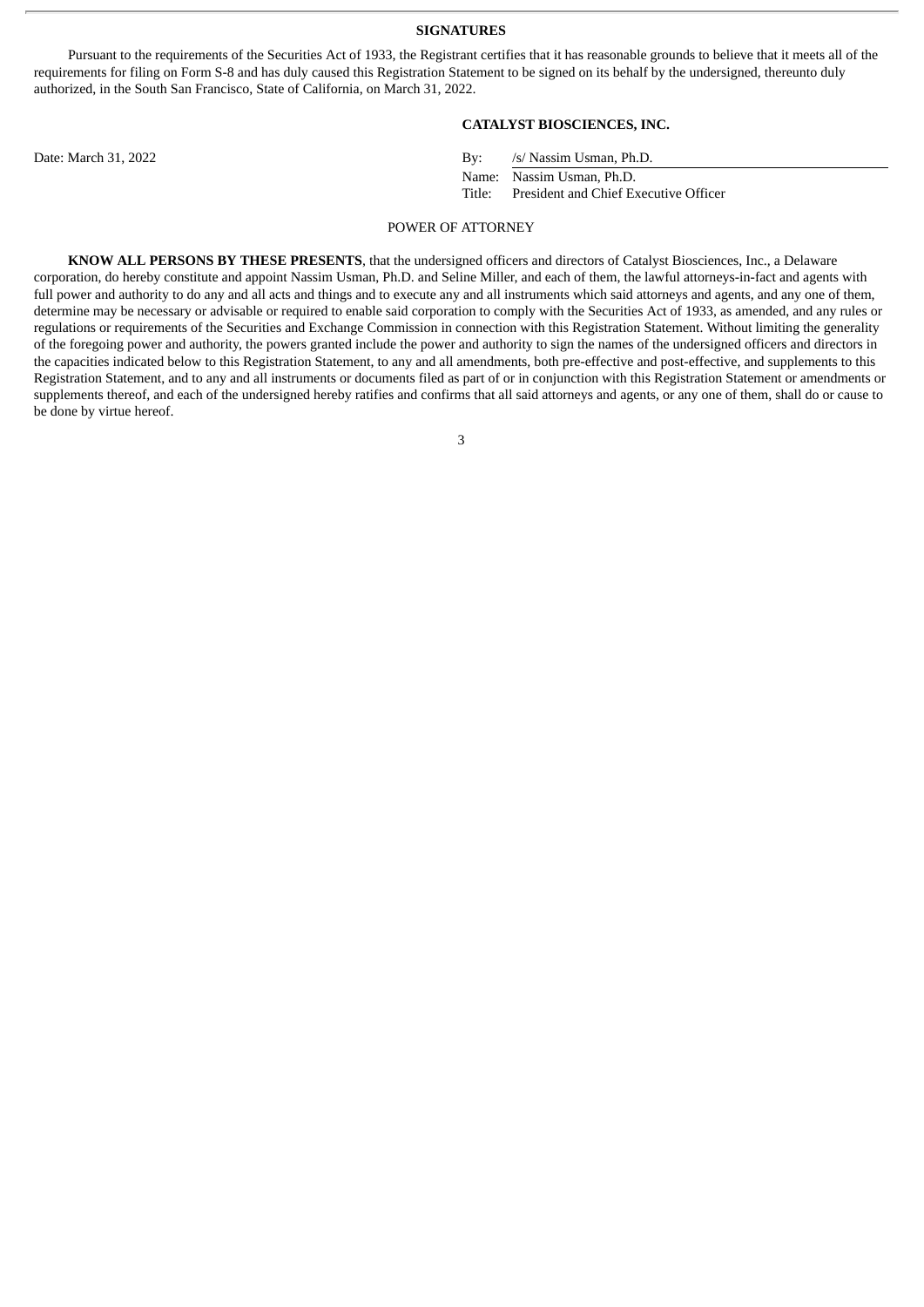Pursuant to the requirements of the Securities Act of 1933, as amended, this Registration Statement has been signed by the following persons on behalf of the Registrant in the capacities and on the dates indicated.

| <b>Signature</b>             | <b>Title</b>                                               | <b>Date</b>    |
|------------------------------|------------------------------------------------------------|----------------|
| /s/ Nassim Usman, Ph.D.      | President, Chief Executive Officer and Director (Principal | March 31, 2022 |
| Nassim Usman, Ph.D.          | <b>Executive Officer)</b>                                  |                |
| /s/ Seline Miller            | Interim Chief Financial Officer                            | March 31, 2022 |
| Seline Miller                | (Interim Financial and Principal Accounting Officer)       |                |
| /s/ Augustine Lawlor         | Chairman                                                   | March 31, 2022 |
| <b>Augustine Lawlor</b>      |                                                            |                |
| /s/ Errol B. De Souza, Ph.D. | <b>Director</b>                                            | March 31, 2022 |
| Errol B. De Souza, Ph.D.     |                                                            |                |
| /s/ Andrea Hunt              | <b>Director</b>                                            | March 31, 2022 |
| Andrea Hunt                  |                                                            |                |
| /s/ Geoffrey Ling, Ph.D.     | <b>Director</b>                                            | March 31, 2022 |
| Geoffrey Ling, Ph.D.         |                                                            |                |
| /s/ Sharon Tetlow            | <b>Director</b>                                            | March 31, 2022 |
| <b>Sharon Tetlow</b>         |                                                            |                |
| /s/ Eddie Williams           | Director                                                   | March 31, 2022 |
| <b>Eddie Williams</b>        |                                                            |                |

4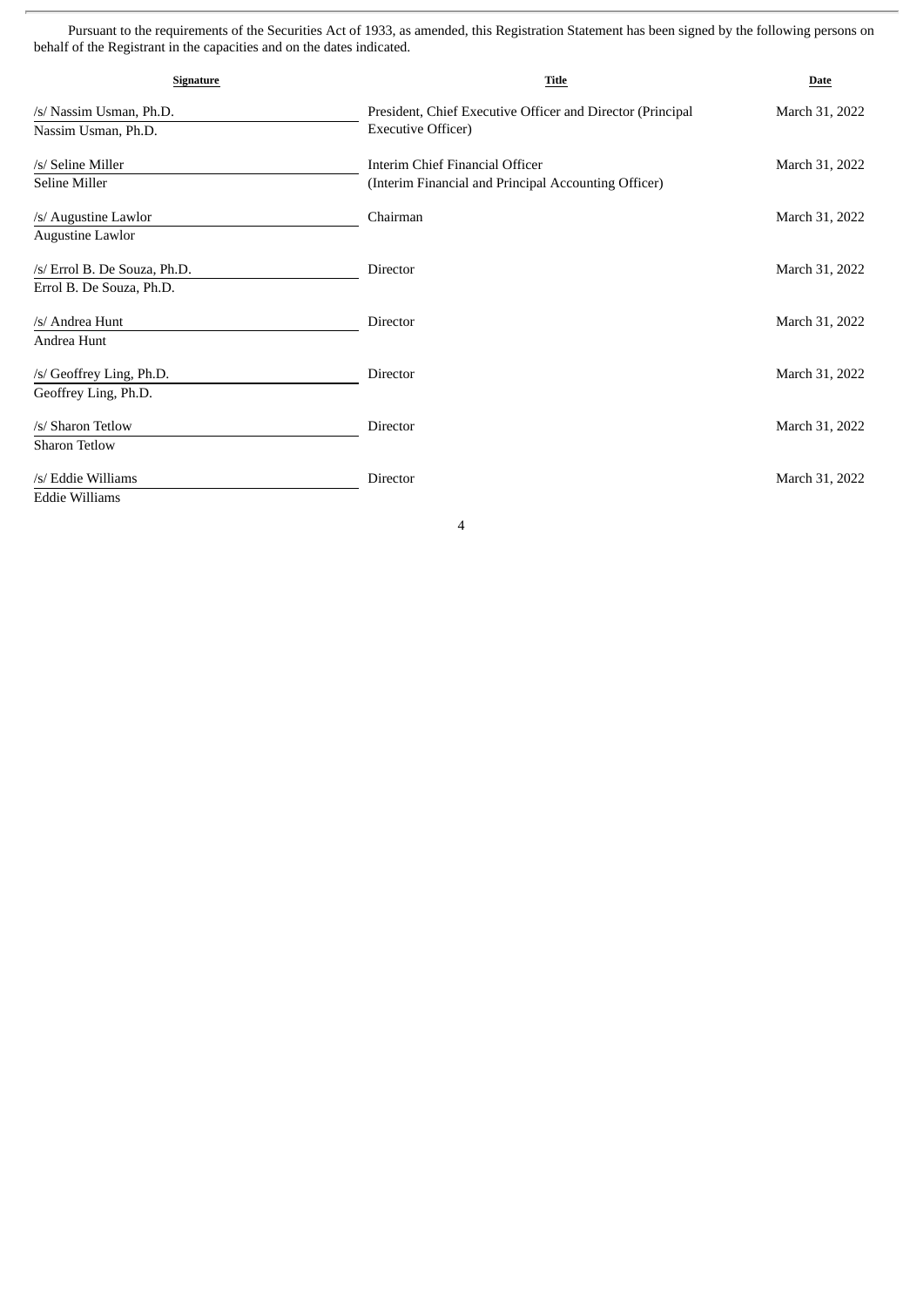<span id="page-5-0"></span>March 31, 2022

Catalyst Biosciences, Inc. 611 Gateway Boulevard, Suite 710 South San Francisco, California 94080

Re: Registration Statement on Form S-8

Ladies and Gentlemen:



**Orrick, Herrington & Sutcliffe LLP** 51 West 52nd Street New York, NY 10019-6142

+1 212 506 5000

**orrick.com**

We have acted as counsel for Catalyst Biosciences, Inc., a Delaware corporation (the "Company"), in connection with the preparation and filing with the Securities and Exchange Commission (the "Commission") of the Company's registration statement on Form S-8 (the "Registration Statement") under the Securities Act of 1933, as amended (the "Securities Act") relating to the registration of (i) 2,500,000 shares of the Company's common stock Shares ("Shares"), par value \$0.001 per share, reserved for issuance pursuant to the Company's 2018 Omnibus Incentive Plan, as amended (the "Plan"). As your legal counsel, we have reviewed the actions proposed to be taken by you in connection with the issuance and sale of the Shares to be issued under the Plan.

In connection with this opinion, we have examined originals or copies, certified or otherwise identified to our satisfaction, of (i) the Fourth Amended and Restated Certificate of Incorporation of the Company, as amended, (ii) the Bylaws of the Company, as amended, (iii) the Registration Statement, (iv) the Plan and (v) such corporate records, agreements, documents and other instruments, and such certificates or comparable documents of public officials and of officers and representatives of the Company, and have made such inquiries of such officers and representatives, as we have deemed relevant and necessary or appropriate as a basis for the opinion set forth below.

In our examination, we have assumed the legal capacity of all natural persons, the genuineness of all signatures, the authenticity of all documents submitted to us as originals, the conformity to original documents of all documents submitted to us as facsimile, electronic, certified or photostatic copies, and the authenticity of the originals of such copies. In making our examination of documents executed or to be executed, we have assumed that the parties thereto, other than the Company, had or will have the power, corporate or other, to enter into and perform all obligations thereunder and have also assumed the due authorization by all requisite action, corporate or other, and the execution and delivery by such parties of such documents and the validity and binding effect thereof on such parties. As to any facts material to the opinions expressed herein that we did not independently establish or verify, we have relied upon statements and representations of officers and other representatives of the Company and others and of public officials.

Based on the foregoing and subject to the limitations, qualifications and assumptions set forth herein, we are of the opinion that the Shares to be issued pursuant to the terms of the Plan have been duly authorized and, when issued, delivered and paid for in accordance with the terms of the Plan, will be validly issued, fully paid and non-assessable.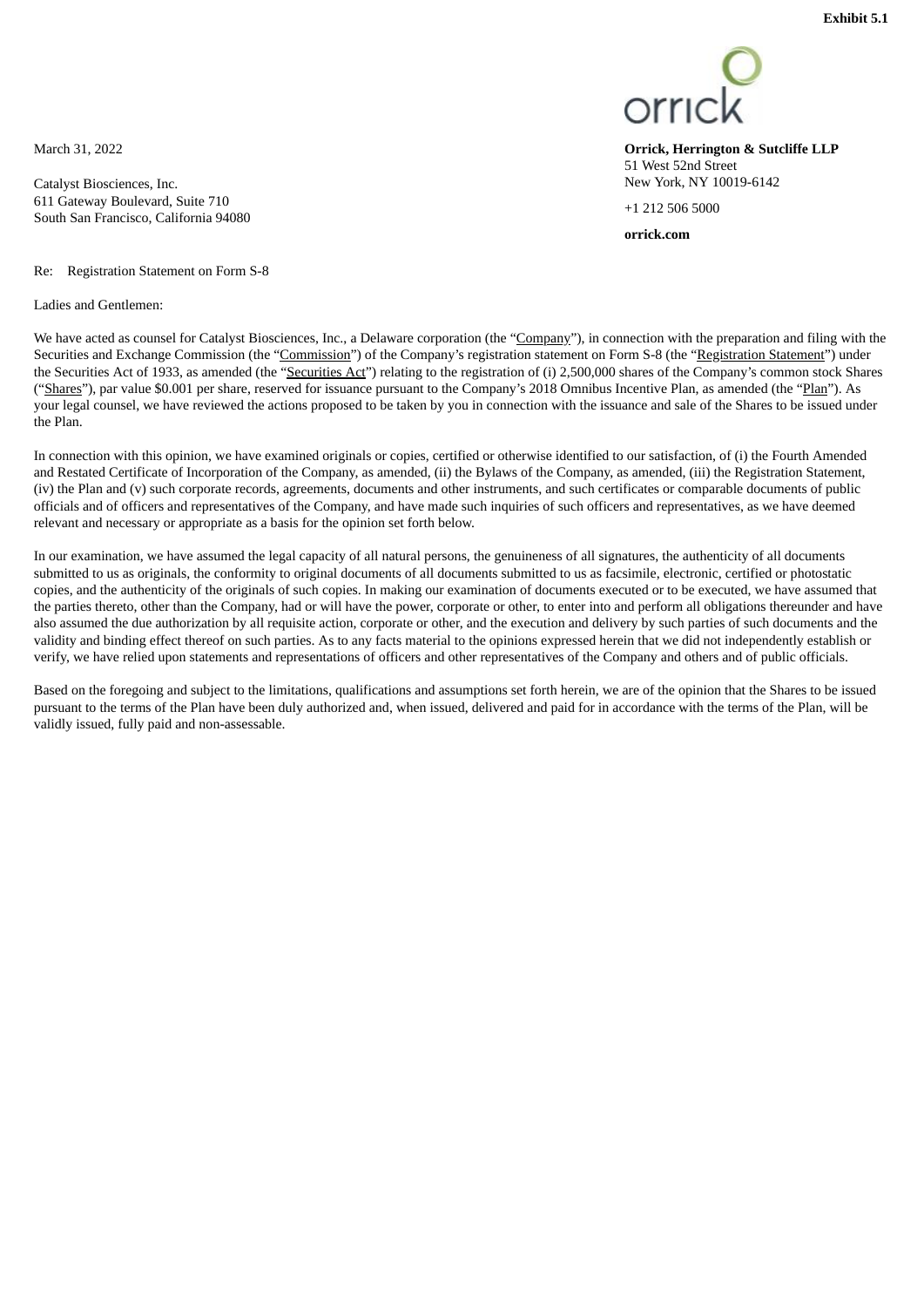

March 31, 2022 Page 2

The opinion expressed herein is limited to the corporate laws of the State of Delaware and the federal laws of the United States of America, and we express no opinion as to the effect on the matters covered by this letter of the laws of any other jurisdictions.

We hereby consent to the filing of this opinion as an exhibit to the Registration Statement. In giving such consent, we do not hereby admit that we are included in the category of persons whose consent is required under Section 7 of the Securities Act or the rules and regulations of the Commission promulgated thereunder.

Very truly yours,

/s/ Orrick, Herrington & Sutcliffe LLP

ORRICK, HERRINGTON & SUTCLIFFE LLP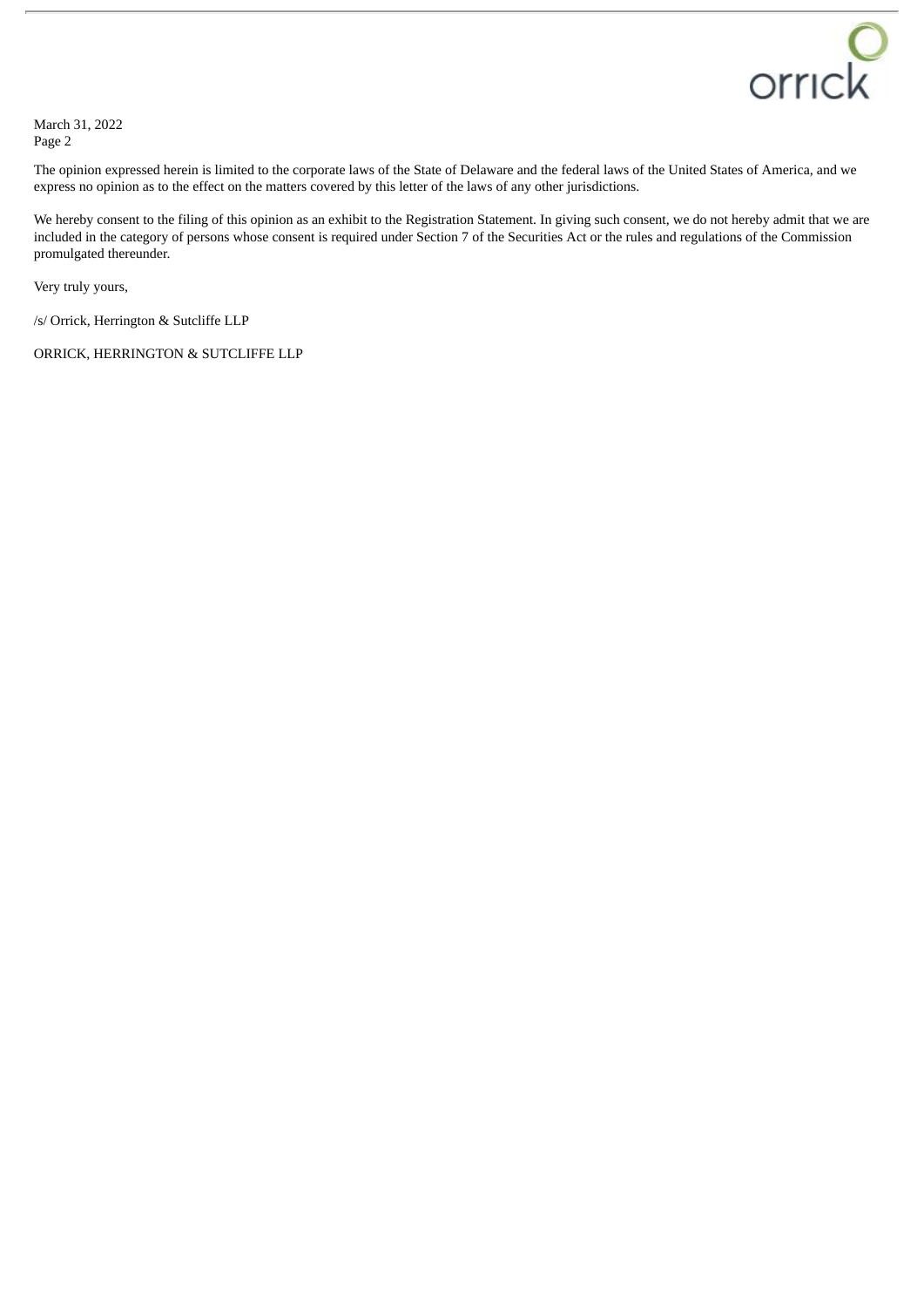# <span id="page-7-0"></span>**CONSENT OF INDEPENDENT REGISTERED PUBLIC ACCOUNTING FIRM**

We consent to the incorporation by reference in this Registration Statement of Catalyst Biosciences, Inc. on Form S-8 to be filed on or about March 31, 2022 of our report dated March 31, 2022, on our audits of the financial statements as of December 31, 2021 and 2020 and for each of the years then ended, which report was included in the Annual Report on Form 10-K filed March 31, 2022.

/s/ EisnerAmper LLP

EISNERAMPER LLP Philadelphia, Pennsylvania March 31, 2022